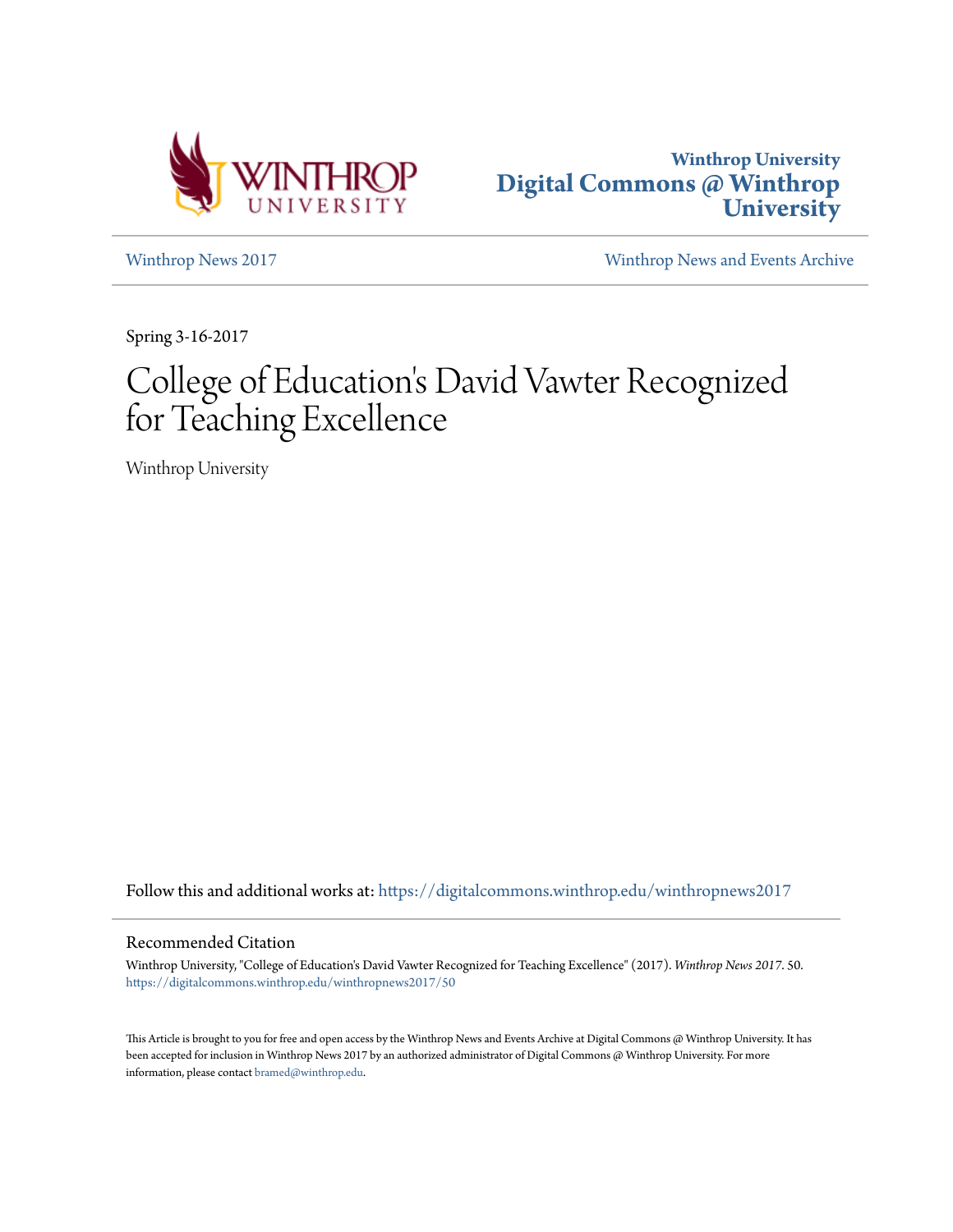



### **ABOUT ADMISSIONS & AID ACADEMICS STUDENT**

03/16/2017

**AFFAIRS ATHLETICS GIVING**

**O** SHARE ■金々。

All News

Archives

RSS News Feeds

Winthrop in the News

## **College of Education's David Vawter Recognized for Teaching Excellence**

## **Quick Facts**

He received the Dr. Jennifer Wilson Teaching Excellence Award, which acknowledges the significant contributions of a classroom teacher, literacy leader or teacher educator who has positively impacted middle-level teaching excellence in the state.

**Vawter has been at Winthrop since 1998.** 



ROCK HILL, SOUTH CAROLINA — The South Carolina Association for Middle Level Education (SC-AMLE) recognized Winthrop University's David Vawter with one of its distinguished teaching awards at its annual conference this month.

Vawter, an associate professor and secondary social studies education coordinator in the Richard W. Riley College of Education, received the **Dr. Jennifer Wilson Teaching Excellence Award**, which acknowledges the significant contributions of a classroom teacher, literacy leader or teacher educator who has positively impacted middle-level teaching excellence in the state.

Vawter, who celebrates 20 years of service to Winthrop next year, said he felt especially honored to receive the award.

"What made it really special was that there were a lot of my former students in attendance," he said. "The president of the S.C. Middle Level Association, who presented the award, is a former student, one of my best, our very own David McDonald [2001 graduate and president of the Winthrop Alumni Association.]"

Vawter has worked with a number of schools, several of them considered "priority" schools, along the I-95 corridor. He noted that representatives from those schools were in the audience as well.

"I'm humbled that they think my work was good enough for the award," he said. "Now I will double my efforts to continue to be worthy."

Vawter holds a Bachelor of Science from Oregon State University, a master's degree from the University of North Carolina-Charlotte and a Ph.D. from the University of Virginia. He taught at West Mecklenburg High and coached the men's and women's soccer teams at the high school until joining the Winthrop community in 1998.

At Winthrop, he teaches courses in educational foundations, technology and educational psychology as well as the undergraduate/graduate social studies methods class. He also supervises students in